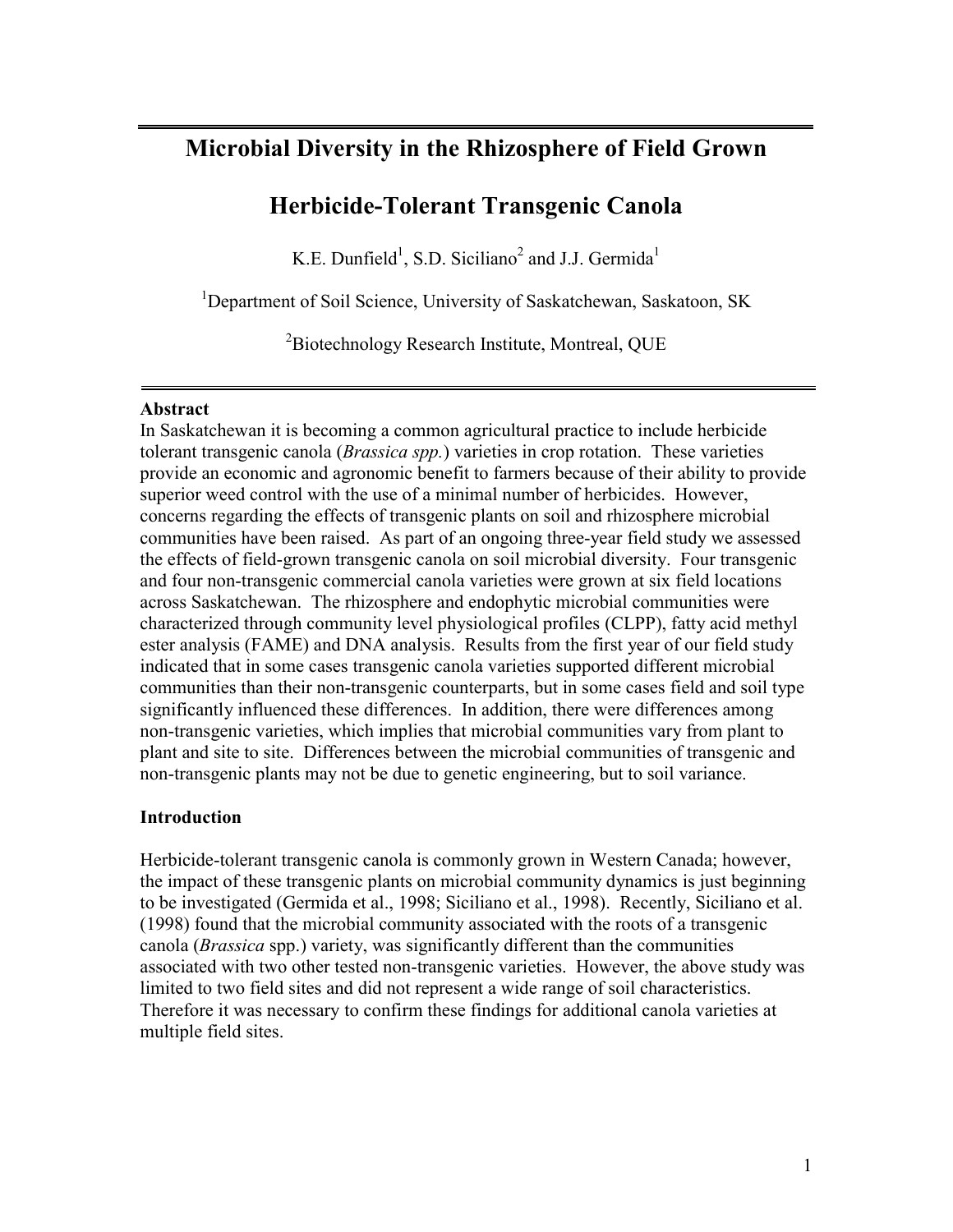The objectives of this study were:

- 1. To evaluate the effect of plant genetics and soil type on microbial biodiversity and community structure.
- 2. To characterize the rhizosphere and endophytic microbial communities through community level physiological profiles (CLPP) and fatty acid methyl ester analysis (FAME).
- 3. To characterize the non-culturable rhizosphere communities through amplified ribosomal DNA restriction analysis (ARDRA).

### **Materials and Methods**

### *Field studies (set-up and sample analyses)*

Nine field sites were established at different geographical locations throughout Saskatchewan. Eight canola cultivars (four transgenic and four non-transgenic – Table 1) were seeded at each site in a replicated (n=4) randomized complete block design (RCBD).

| Characteriotres of canona (arretres ascer for the frence state). |                                                                               |
|------------------------------------------------------------------|-------------------------------------------------------------------------------|
| Variety name                                                     | Variety characteristics                                                       |
| Fairview                                                         | Brassica rapa                                                                 |
| Innovator                                                        | <i>Brassica napus</i> ; glufosinate ammonium-tolerant canola; transgenic      |
| Invigor 2153                                                     | Brassica napus; glufosinate ammonium-tolerant canola; transgenic,             |
|                                                                  | hybrid canola                                                                 |
| Exceed                                                           | <i>Brassica napus</i> ; glufosinate ammonium-tolerant canola; transgenic,     |
|                                                                  | hybrid canola                                                                 |
| AC Excel                                                         | Brassica napus                                                                |
| Quest RR                                                         | <i>Brassica napus</i> , gyphosate-tolerant, <b>transgenic</b> , hybrid canola |
| Hyola 401                                                        | Brassica napus, hybrid canola                                                 |
| 45A71                                                            | Brassica napus, hybrid canola, imidazolonone-tolerant                         |

Table 1. Characteristics of canola varieties used for the field study.

## *Fatty acid methyl ester (FAME) analysis*

FAME analysis was performed as described by Cavigelli et al. (1995). Fatty acids were extracted from 0.6 g of roots or 5 g of soil and analysed using a Hewlett Packard 5890 Series II Gas Chromatograph.

# *Community level physiological profiling (CLPP)*

CLPP was performed as described in Siciliano and Germida (1999) with Biolog<sup>TM</sup> GN2 plates. Briefly, 100  $\mu$ l of the 10<sup>-3</sup> or 10<sup>-4</sup> dilutions, for rhizosphere and endophytic samples respectively, was inoculated into each well and incubated at 28<sup>o</sup>C for 7 days. Colour development was measured as optical density (OD) at 590 nm, using an automated plate reader. The data were collected using the Microlog 3E software (Biolog, Inc.)

# *Amplified ribosomal DNA restriction analysis (ARDRA)*

DNA was directly extracted from soil (5g) according to the method described in Fortin et al. (1998). DNA (50µL) was purified using a Sephracryl-400 Hr MicroSpin column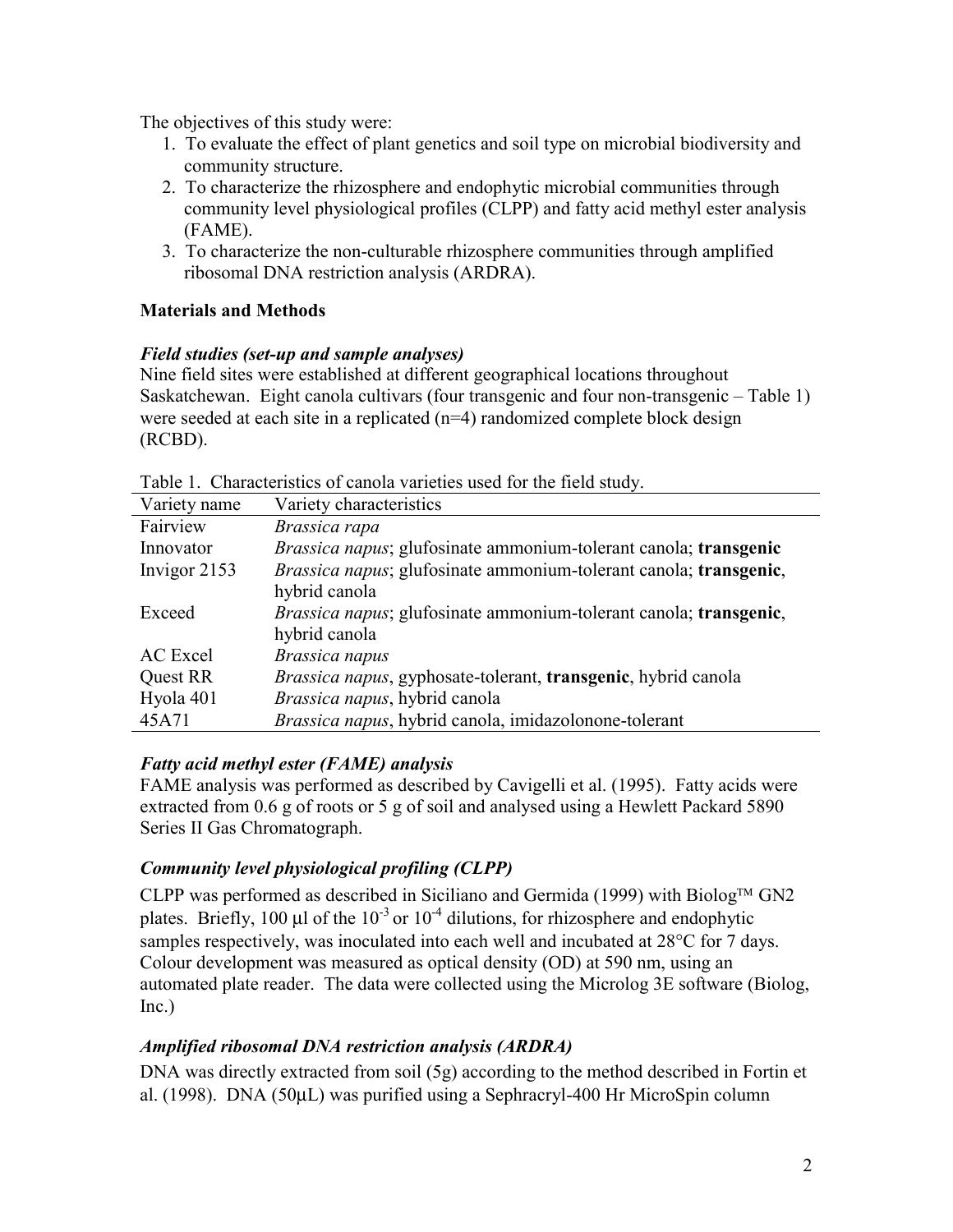(Pharmacia Biotech Inc). Polymerase chain reaction on soil DNA extracts was performed with universal bacterial primers F1 and R10 (Dorsch and Stackebrandt, 1992). The F1 primer was end labelled with  $\gamma$ <sup>32</sup>ATP. To generate restriction profiles, amplified rDNA will be restricted using Taq 1 and Cfo 1 restriction endonucleases. Digests were separated on 6% polyacrylamide gels and gels were scored visually for the presence or absence of bands.

### **Results**

Principal component analysis separated the rhizosphere microbial communities of the canola cultivars. For some locations, such as Kipling, the rhizosphere communities of transgenic plants are separated from non-transgenic plants, whereas at other field sites, such as Eyebrow, there were no transgenic effects (Fig. 1).

FAME profiles of the root associated microbial communities were altered due to changes in plant genotypes. Principal component analysis of the FAMEs separated the rhizosphere microbial communities of the canola cultivars. However, field site had an effect on microbial community structure. Regardless of changes in the communities associated with soil type and field location, the FAME profiles of the microbial communities associated with the roots of transgenic canola plants were significantly different from the profiles of the communities associated with the roots of non-transgenic plants (Fig. 2).

Amplified rDNA restriction analysis (ARDRA) of rhizosphere soil indicated that canola variety and soil type both affect the genetic structure of the microbial community (Fig. 3). Preliminary work indicated that at Eyebrow and Melfort, plant genetics affected the structure of the microbial community. For example, the community associated with Excel plants grown in Eyebrow was more similar to the community associated with Excel plants grown in Melfort than it was to Quest plants grown in Eyebrow (Fig. 3). However, at Kipling, soil type had more of an influence on the structure of the microbial community, than plant genetics.

### **Summary**

The diversity of the soil microbial community can be affected by plant genetics; however, this is dependent on the soil characteristics. In addition, there were differences among non-transgenic varieties, which implies that microbial communities vary from plant to plant and site to site. Differences between the microbial communities of transgenic and non-transgenic plants may not be due to genetic engineering, but to soil variance.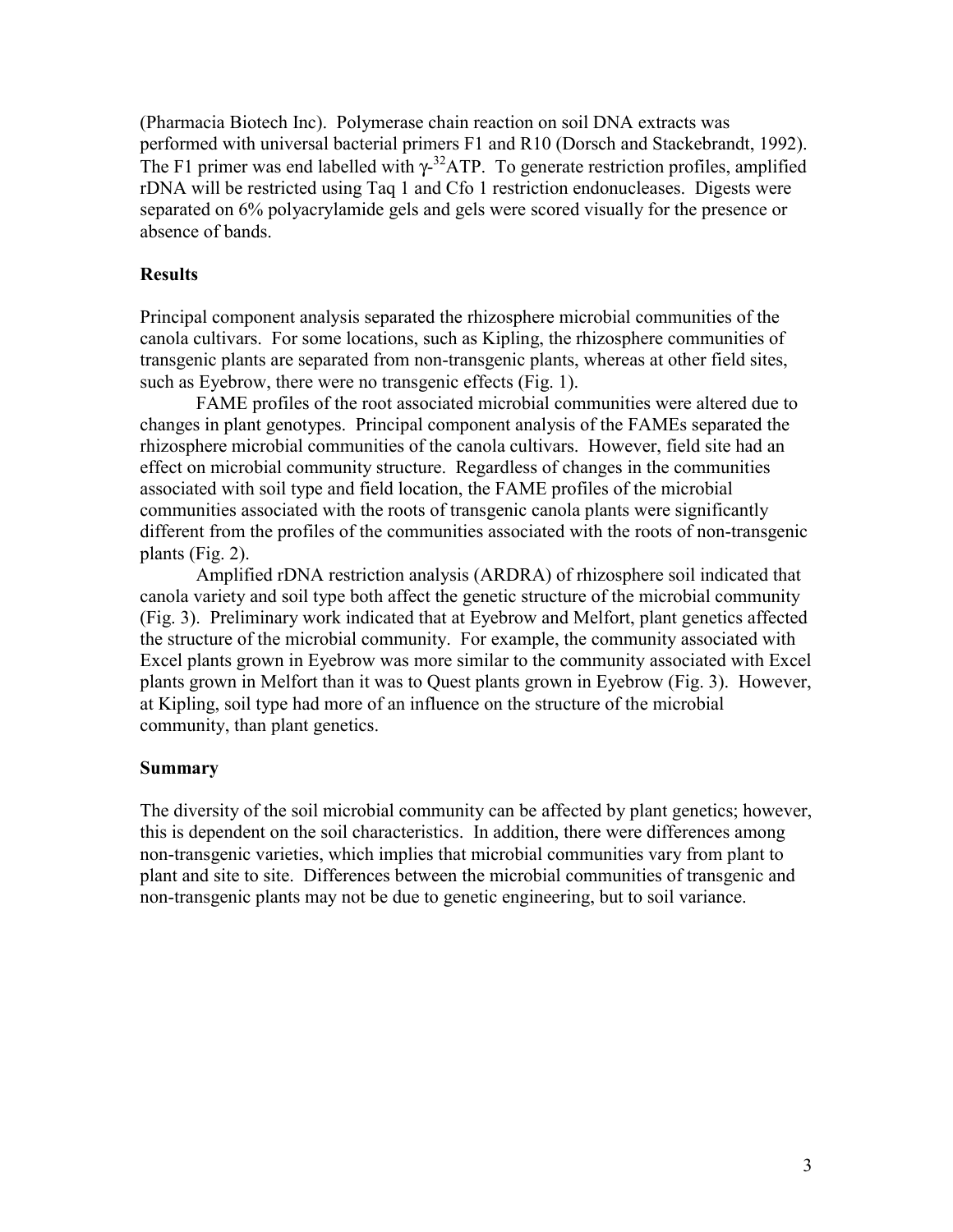### **Literature Cited**

- Cavigelli, M.A., Roberson, G.P. and Klug, M.J. (1995) Fatty acid methyl ester (FAME) profiles as measures of soil microbial community structure. *Plant and Soil* **170**, 99-113.
- Dorsch, M. and Stackebrandt, E. (1992) Some modifications in the procedure of direct sequencing of PCR amplified 16 rDNA. *Journal of Microbiological Methods* **16**, 271-279.
- Fortin, N., Fulthorpe, R.R., Allen, D. and Greer, C.W. (1998) Molecular analysis of bacterial isolates and total community DAN from kraft pulp mill effluent treatment systems. *Canadian Journal of Microbiology* **44**, 537-546.
- Germida, J.J., Siciliano, S.D., de Freitas, J.R. and Seib, A.M. (1998) Diversity of rootassociated bacteria associated with field-grown canola (*Brassica napus* L.) and wheat (*Triticum aestivum* L.). FEMS Microbiol. Ecol. 2**6:** 43-50.
- Siciliano, S.D. and Germida, J.J. (1999) Taxonomic diversity of bacteria associated with the roots of field grown transgenic *Brassica napus* cv. Quest, compared to the non-transgenic *B. napus* cv. Excel and *B. rapa* cv. Parkland. *FEMS Microbiology Ecol*ogy **29**, 263-272.
- Siciliano, S.D., Theoret, C.M., deFreitas, J.R., Hucl, P.J. and Germida, J.J. (1998) Differences in the microbial communities associated with the roots of different cultivars of canola and wheat. *Canadian Journal of Microbiology* **44**, 1-8.

#### **Acknowledgements**

The authors would like to thank S. Blechinger, A. Misko, B. Munkler, J. Roy and A. Seib for their technical assistance sampling and processing canola. The technical advice provided by T. Thue and F. Buchanan concerning the ARDRA analysis is greatly appreciated. This research was supported by the Natural Sciences and Engineering Research Council of Canada and the Saskatchewan Wheat Pool.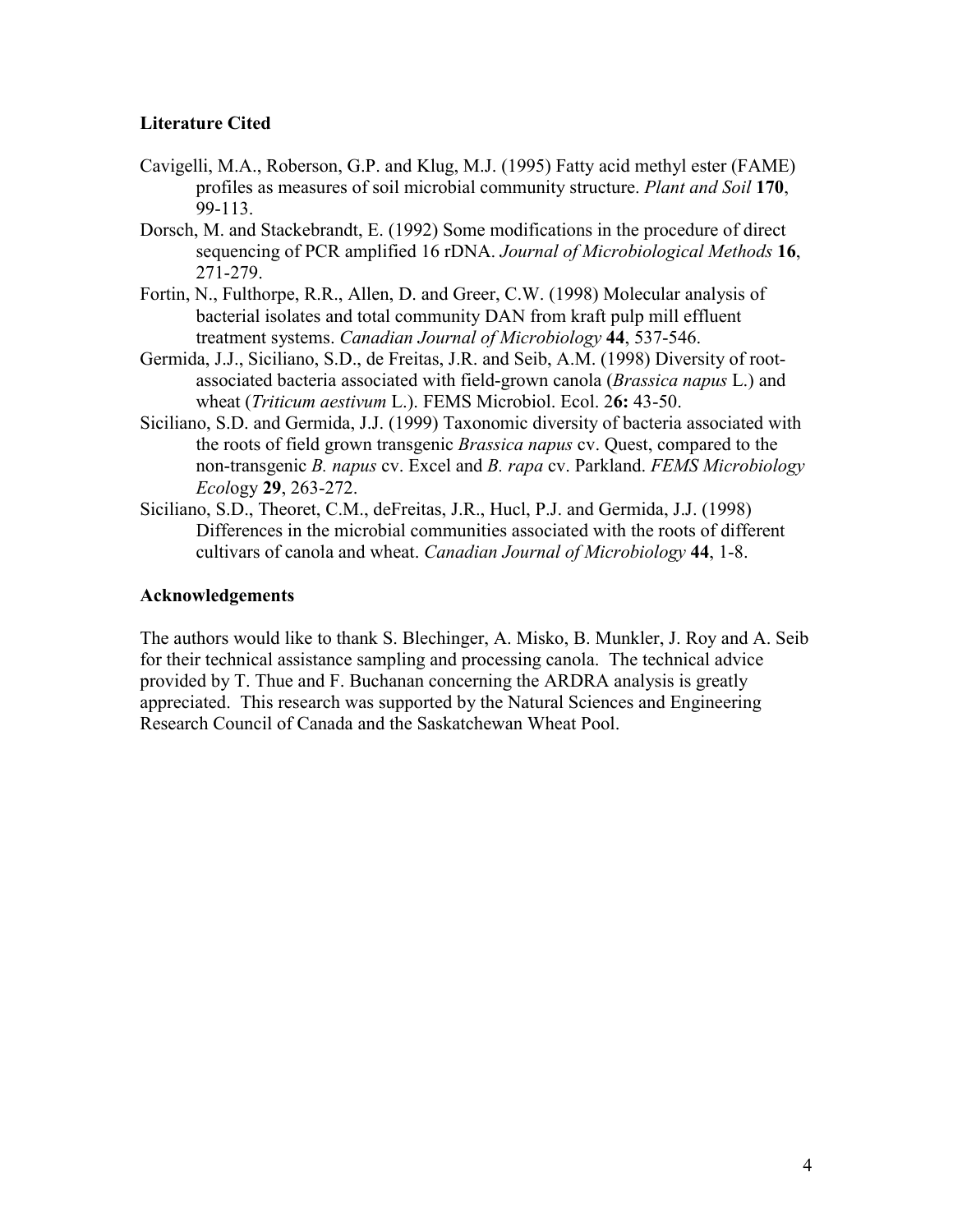

Fig. 1. Principal component analysis of the cumulative Biolog™ scores of the rhizosphere community of the canola cultivars grown at Kipling and Eyebrow, Saskatchewan. Symbols represent the mean of four replicates (n=4).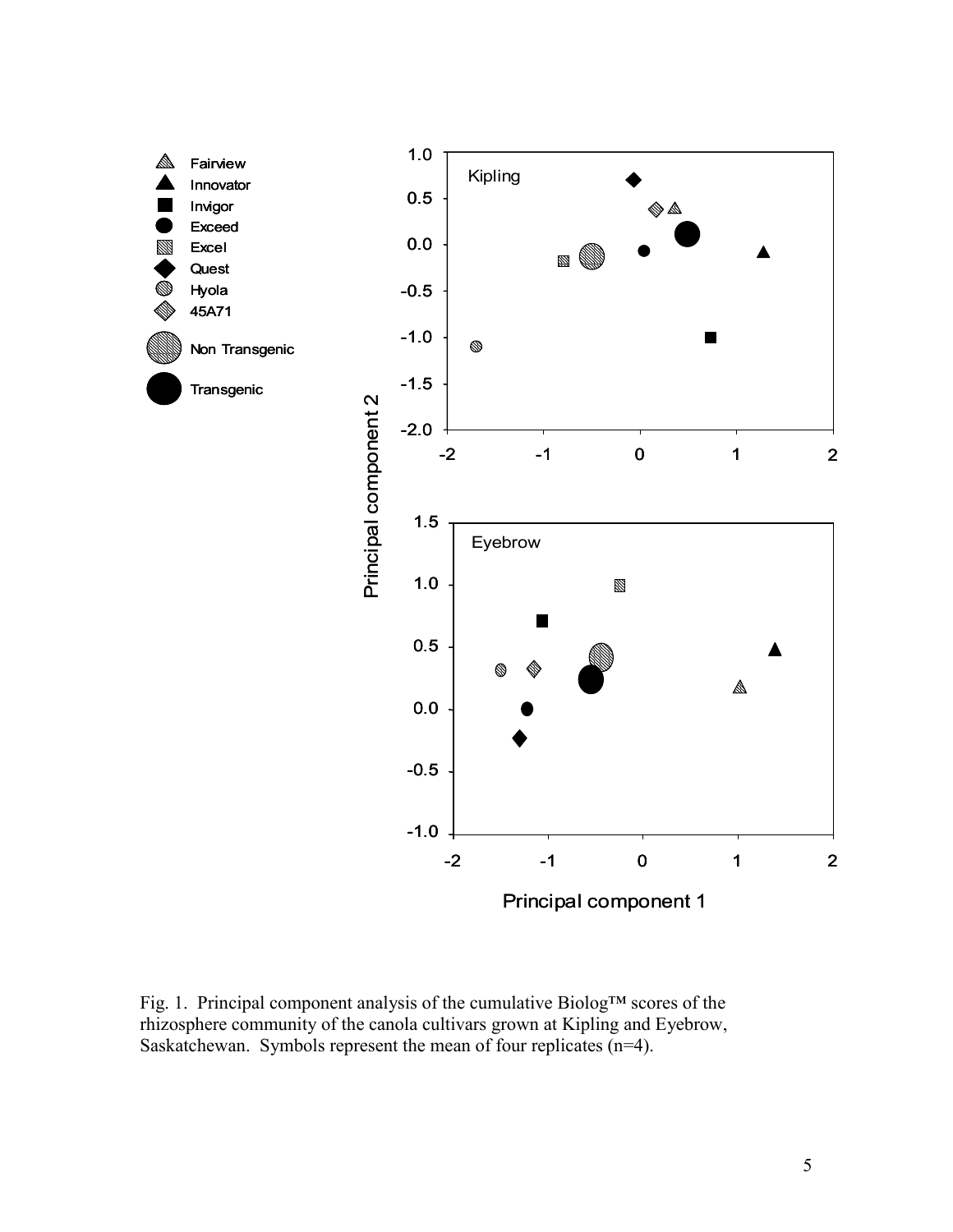

Fig. 2. Principal component analysis from FAMEs obtained from the roots of canola cultivars, at all field locations. Symbols represent the mean of four replicates and six field locations (n=24).